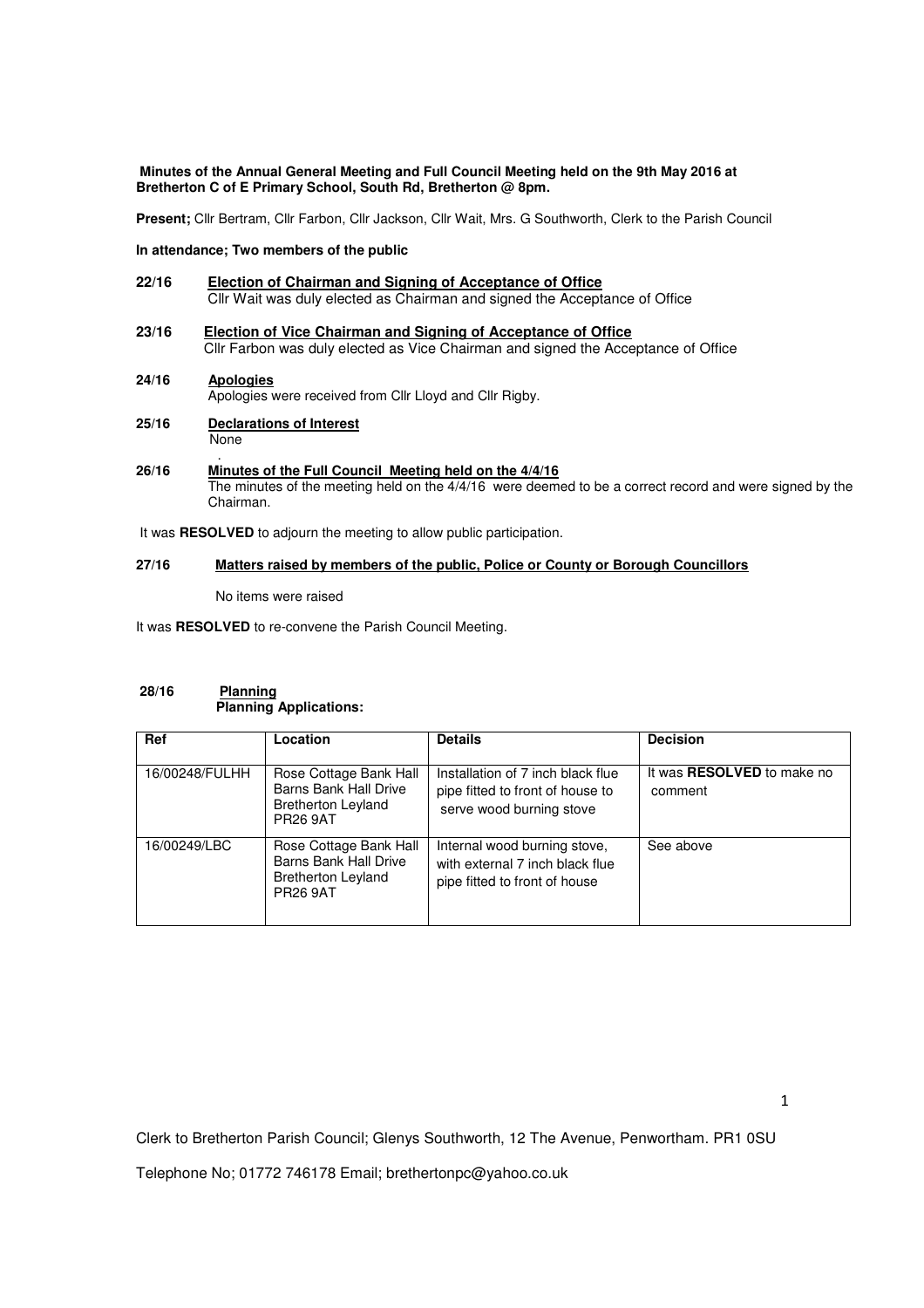# **29/16 Finance**

## **29.01/15 Payment**

It was **RESOLVED** to pay the following invoices. The invoices having been inspected/authorized by Cllr Jackson and Cllr Farbon.

| Cheque<br>No. | Recipient                                             | <b>Description</b>                                                               | Amount<br>£ |
|---------------|-------------------------------------------------------|----------------------------------------------------------------------------------|-------------|
| 1412          | Glenys Southworth April Salary                        | April salary                                                                     | 165.50      |
| 1413          | Glenys Southworth April Expenses                      | <b>April Expenses</b>                                                            | 70-85       |
| 1414          | Steven Wignall April                                  | Work undertaken in April                                                         | 312-80      |
| 1415          | <b>Rufford Printers</b>                               | Printing of Spring Newsletter                                                    | $90 - 00$   |
| 1416          | <b>CA Traffic</b>                                     | SPID Repair                                                                      | 397.20      |
| 1417          | Broker Network; void cheque due to<br>incorrect payee | Insurance Premium                                                                |             |
| 1418          | Came and Co                                           | Insurance Premium 2016-17<br>Signed by Cllrs Lloyd and Bertram<br>on the 24/5/16 | 627-68      |

## **29.02/16 Monitoring Statement**

It was **RESOLVED** that the monitoring statement for the period to the 31/3/16 be approved and the Chairman signed the statement on behalf of the Parish Council.

#### **30/16 2015-16 Expenditure and Income**

It was **RESOLVED** to note the Expenditure and Income Reports for the 205-16 Financial Year

#### **31/16 Maintenance of Public Footpaths**

It was **RESOLVED** not become involved in the County Council Scheme

**32/16 Summer Newsletter**

It was **RESOLVED** to agree the contents of the Summer Newsletter

- **33/16 General Power of Competence.**  It was **RESOLVED** to adopt the Power
- **34/16 Boundary Commission Final Recommendations** It was **RESOLVED** to note the recommendations
- **35/16 Transport Questionnaire.**  It was **RESOLVED** to;

Take further action in relation to the request for a weight limit on the roads Request Chorley Council to provide financial support for a weekly bus service. Consider asking Lancashire County Council to restrict access to South View and Back Lane.

**36/16 Chorley Accident and Emergency Dept** It was **RESOLVED** to express concern at the reduction in service provided

### **37/16 Wording of Public Participation Agenda Item**

It was **RESOLVED** to revise the current wording.

#### **38/16 War Memorial**

It was RESOLVED to note the latest position in respect of the War Memorial Grant application for a structural engineers report

#### **39/16 Village Plan**

It was **RESOLVED** to note the suggestions from the WI and investigate the possibility of a Christmas Tree

2

Clerk to Bretherton Parish Council; Glenys Southworth, 12 The Avenue, Penwortham. PR1 0SU

Telephone No; 01772 746178 Email; brethertonpc@yahoo.co.uk